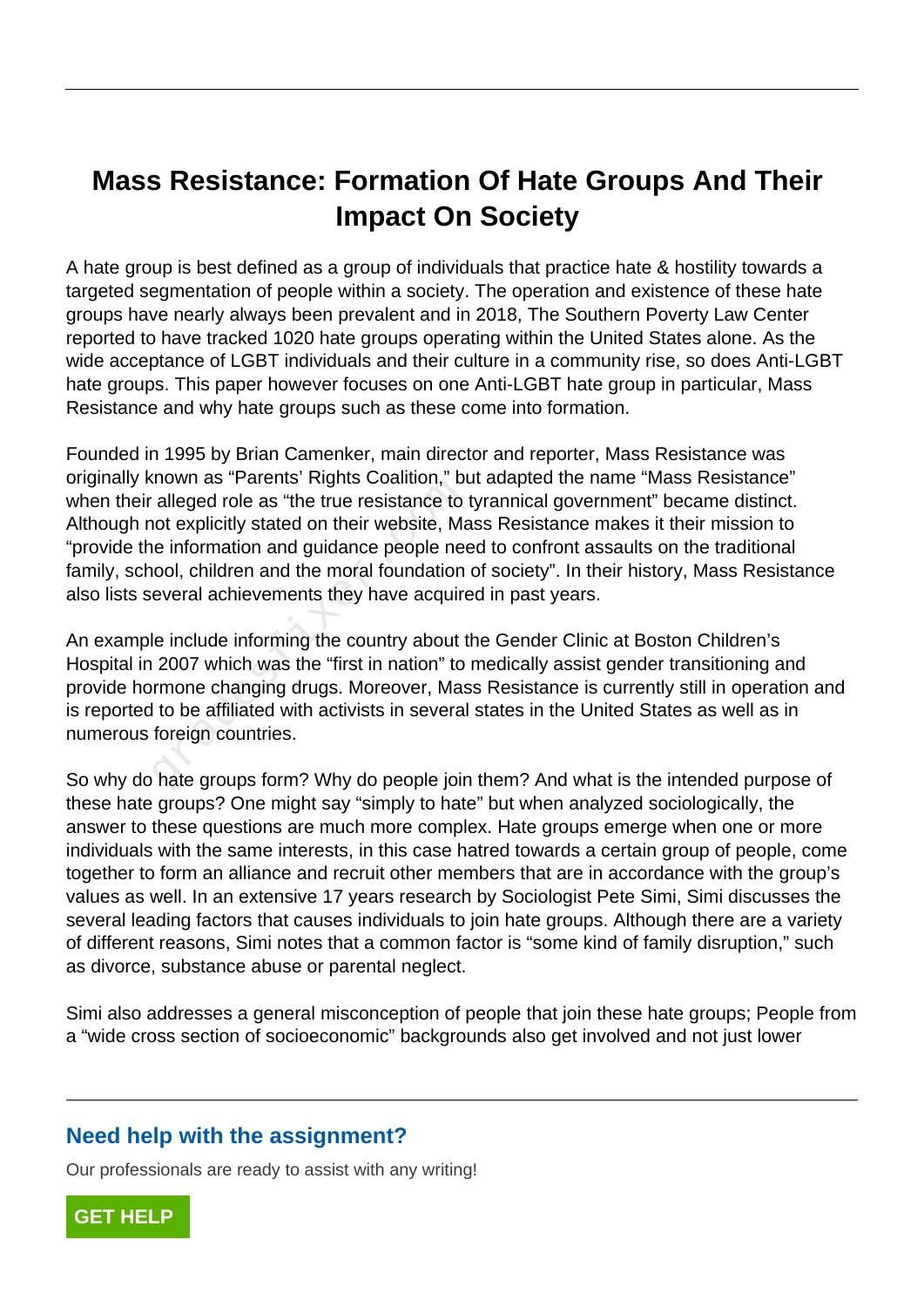economical backgrounds. Moreover, the FBI also reported that people that are "trying to fill a deep personal need" are more likely to join hate groups because they may feel isolated or frustrated with their personal lives. In addition to that, several other reasons why people may join hate groups include disagreement with the government and/or their policies, hatred towards certain types of people and feel undervalued or unappreciated by society.

Once like-minded people come together to form a hate-group, what is the purpose of this said hate group? On Mass Resistance's website, their purpose is implicitly stated "to cover issues and events other conservative groups are afraid to touch". Although a hate group's purpose differ with its ideologies, the general purpose stays the same according to the FBI; "promote animosity, hostility and malice" against targeted groups of people.

A hate group's general impact on society includes the promotion of hate and hostility towards the targeted group of people but more specifically it can have negative impacts on the targeted group. According to The American Psychological Association, victims of hate crimes and hate groups are "more likely to experience more psychological distress" than victims of other violent crimes (American Psychological Association). Since hate groups send personalized messages towards the targeted group of people being victimized of how they are "unwelcome and unsafe" in the community, these groups of people may feel less safety and secure in the community.

Although the elimination of hate groups is not entirely possible just yet, The Southern Poverty Law Center provides 10 ways to fight hate; Act, join forces by reaching out and forming alliances with organizations, schools, clubs etc., support the victims, speak up, educate oneself, create alternatives, pressure leaders, stay engaged, teach acceptance and dig deeper. Out of these ten listed ways to fight hate, two potential social solutions to dealing with hate groups would be to teach acceptance and digging deeper. People are not born with bias, bias is learned at a young age, often at homes or in learning environments. The Southern Poverty Law Center suggests that schools can reach out to children who are more vulnerable to hate group advocacy and prejudice. Moreover, schools are also "ideal environments to counter bias" because children from all social and economic backgrounds are mixed and given the chance for one-on-one interactions. For the second solution, digging deeper, "acceptance … is a personal decision" which means that we grew up around bias and prejudices but looking into yourself and acknowledging them as well as fighting through is "one of the most important steps towards breaking down the walls of silence that allow intolerance to grow". France inversion. Simole interpretation of people being victim<br>munity, these groups of people being victim<br>munity, these groups of people may fe<br>he elimination of hate groups is not ent<br>er provides 10 ways to fight hate; A

Unless schools and homes, teach children acceptance and to counter bias at a young age, hate groups will continue to grow and people will continue to join hate groups for several different reasons. This means that the negative societal impacts of hate groups will still be constant in today's society and in the future. It's not entirely possible to eliminate hate groups, but it's not entirely impossible to prevent the future formation of hate groups or the disassociation of current

## **Need help with the assignment?**

Our professionals are ready to assist with any writing!